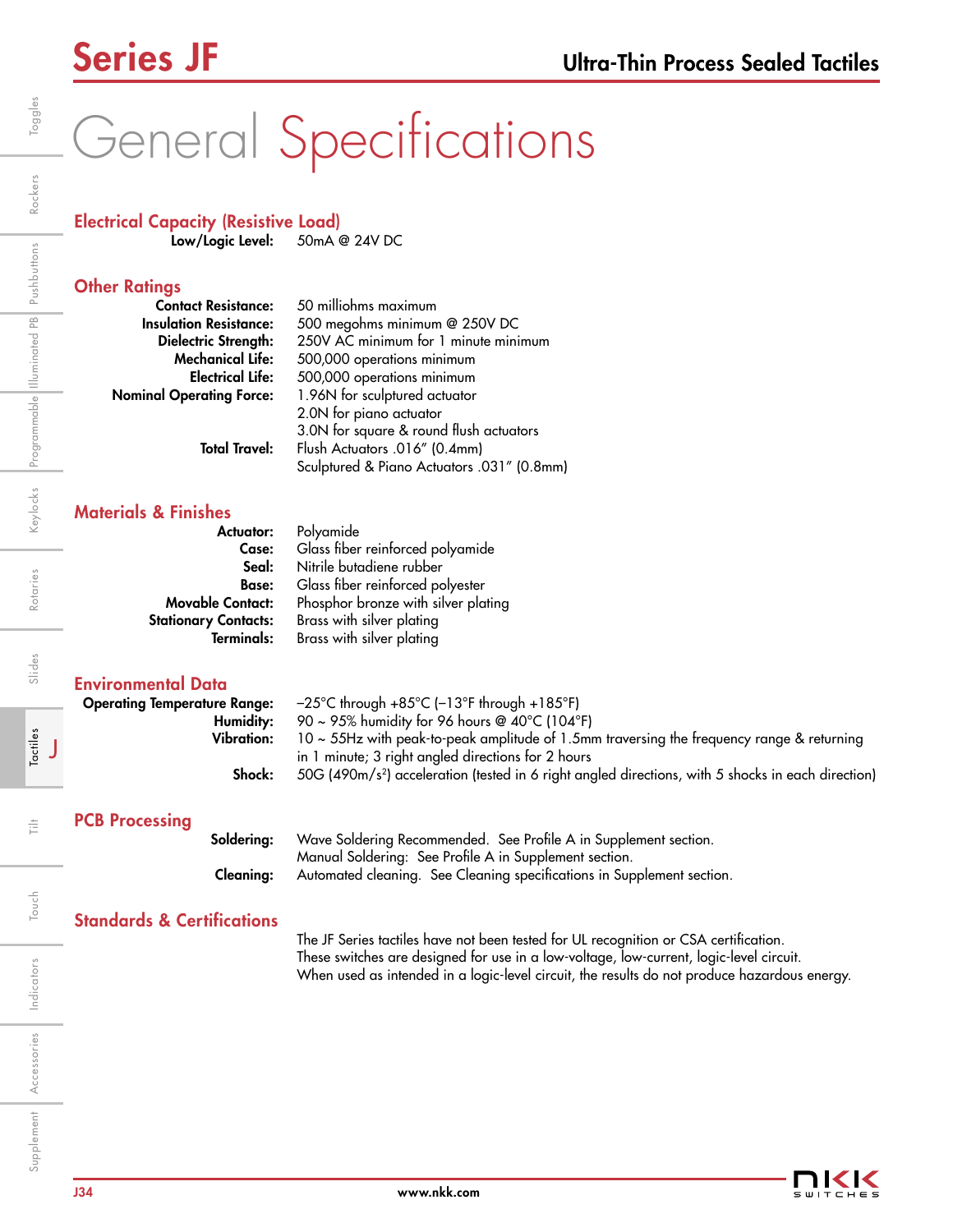Toggles

Rockers

Programmable Illuminated PB Pushbuttons

Keylocks

Rotaries

Slides

# Distinctive Characteristics

Extremely low profile of 5mm from PCB to top of switch.

Rubber seal construction prevents contact contamination and allows automated soldering and cleaning.

Minimal operating force and short stroke permit light touch operation.

Dome contact gives crisp tactile and audible feedback to positively indicate circuit transfer and assures high reliability and long life.

Wide choice of body shapes and colors.

Crimped terminals provide a spring type action to ensure secure mounting and prevent dislodging during wave soldering.

Space saving body dimensions provide for compact, side-by-side mounting on a standard grid.

Terminal spacing conforms to standard .100" (2.54mm) PCB grid.





1 2 3 4  $\overline{5}$ 6 7 8  $\frac{1}{9}$  $\overline{0}$ A B

Keys (Switches)

 $e\gamma s$ 

Swit

ches

1 2 3 4 5 6 7

PC Terminations

= ON

# Tactiles J

Touch

# Common Bus Matrix

These single pole, single throw switches can be used in a keyboard matrix and, using strapped terminals, achieve a common bus electrical configuration on a single-sided PC board.





These single pole, single throw switches can be arranged on a single-sided PC board matrix with strapped terminals to achieve an X-Y type electrical interconnection.

X-Y Matrix





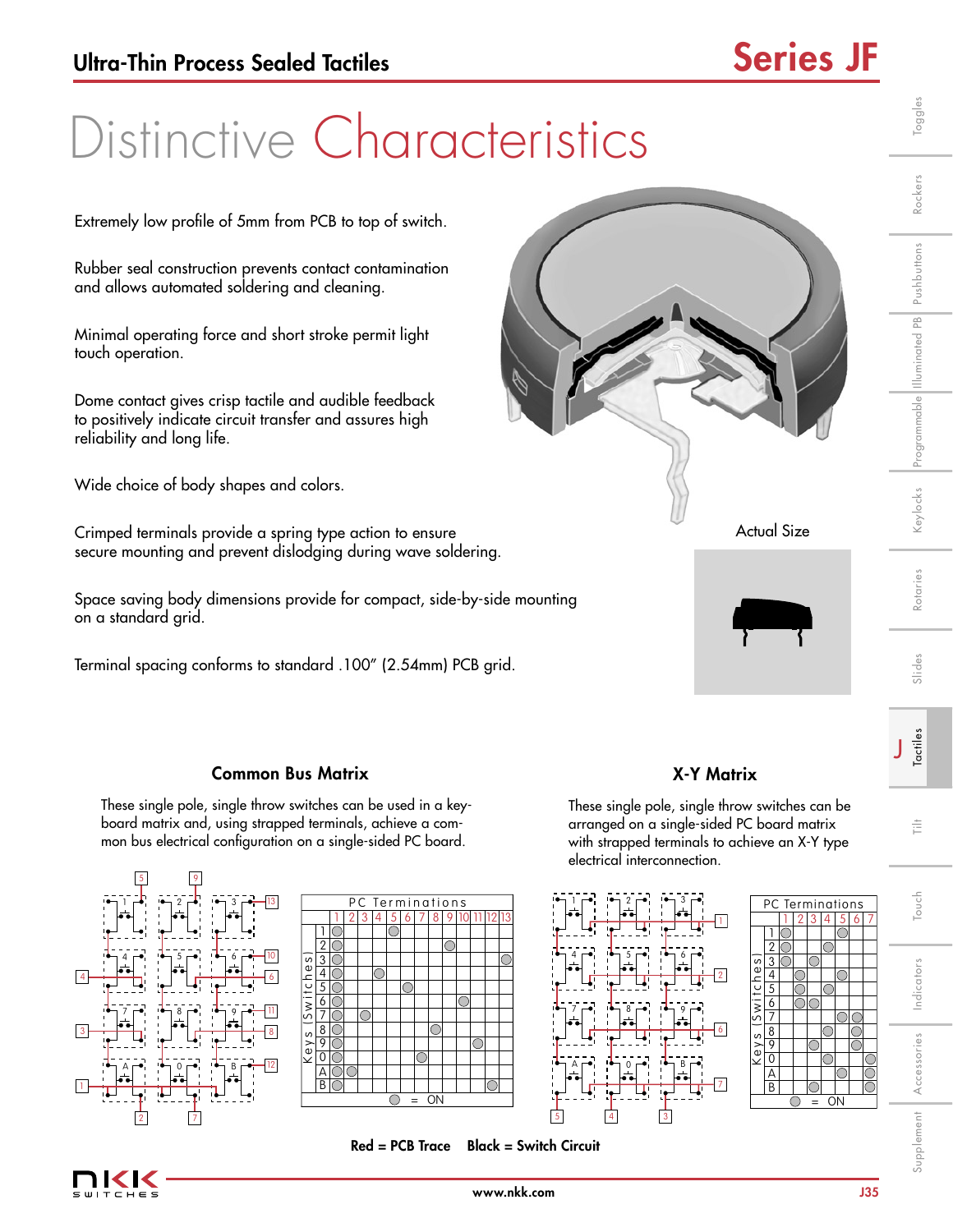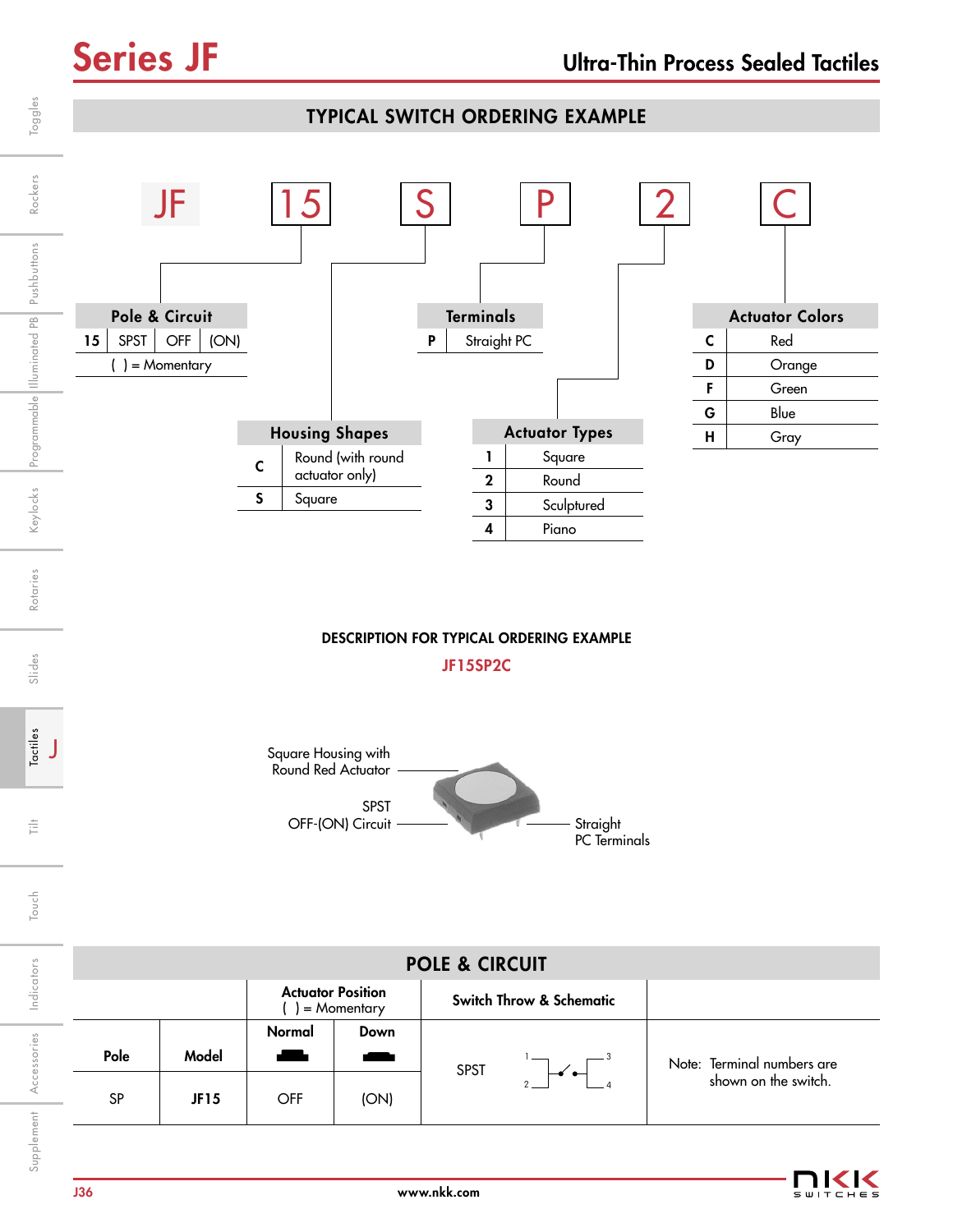

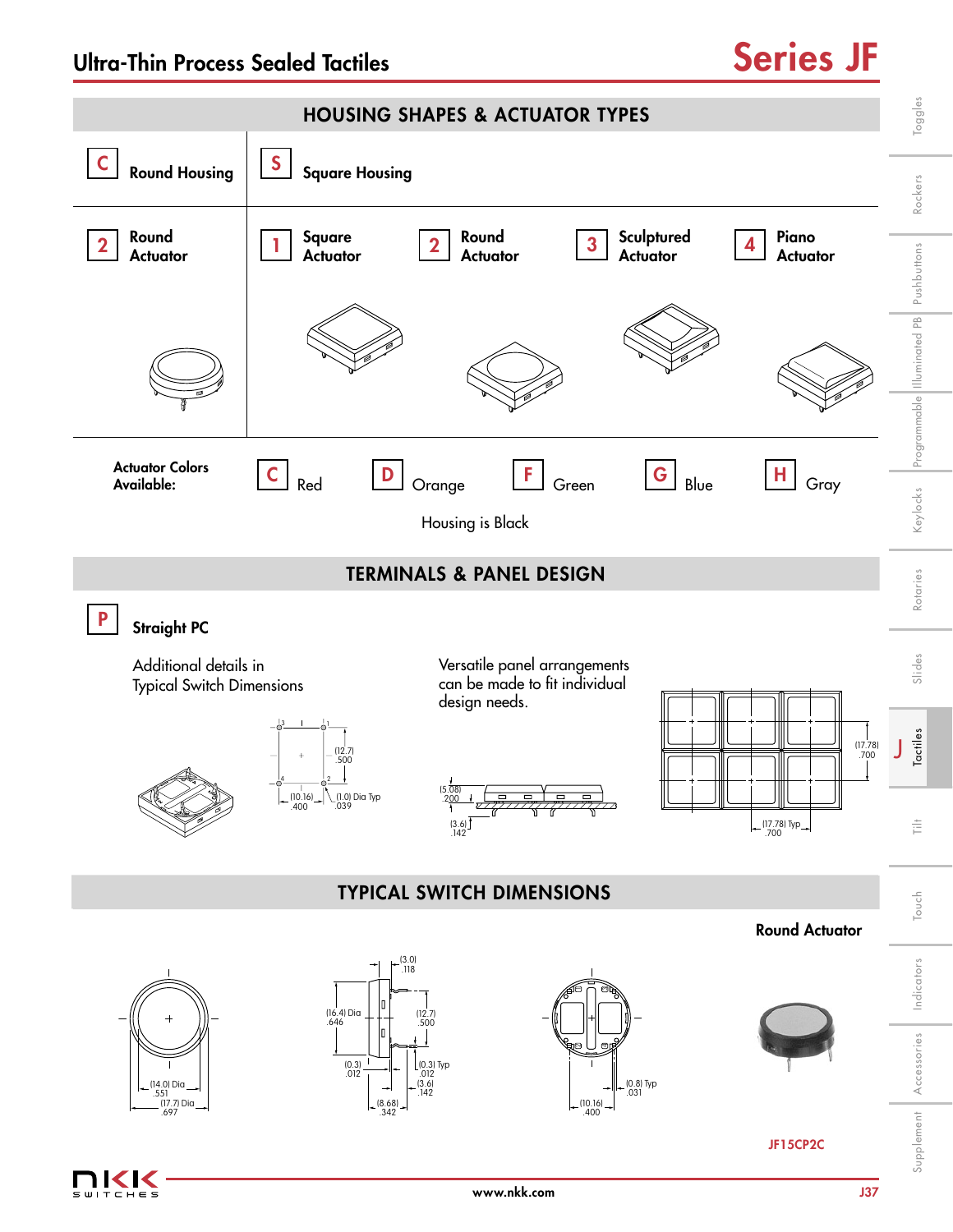Rockers

Rotaries

Slides

 $\frac{1}{11}$ 

Touch



11<1<  $\leq w$  $C H E S$ 

JF15SP4C

Indicators

Indicators

Accessories